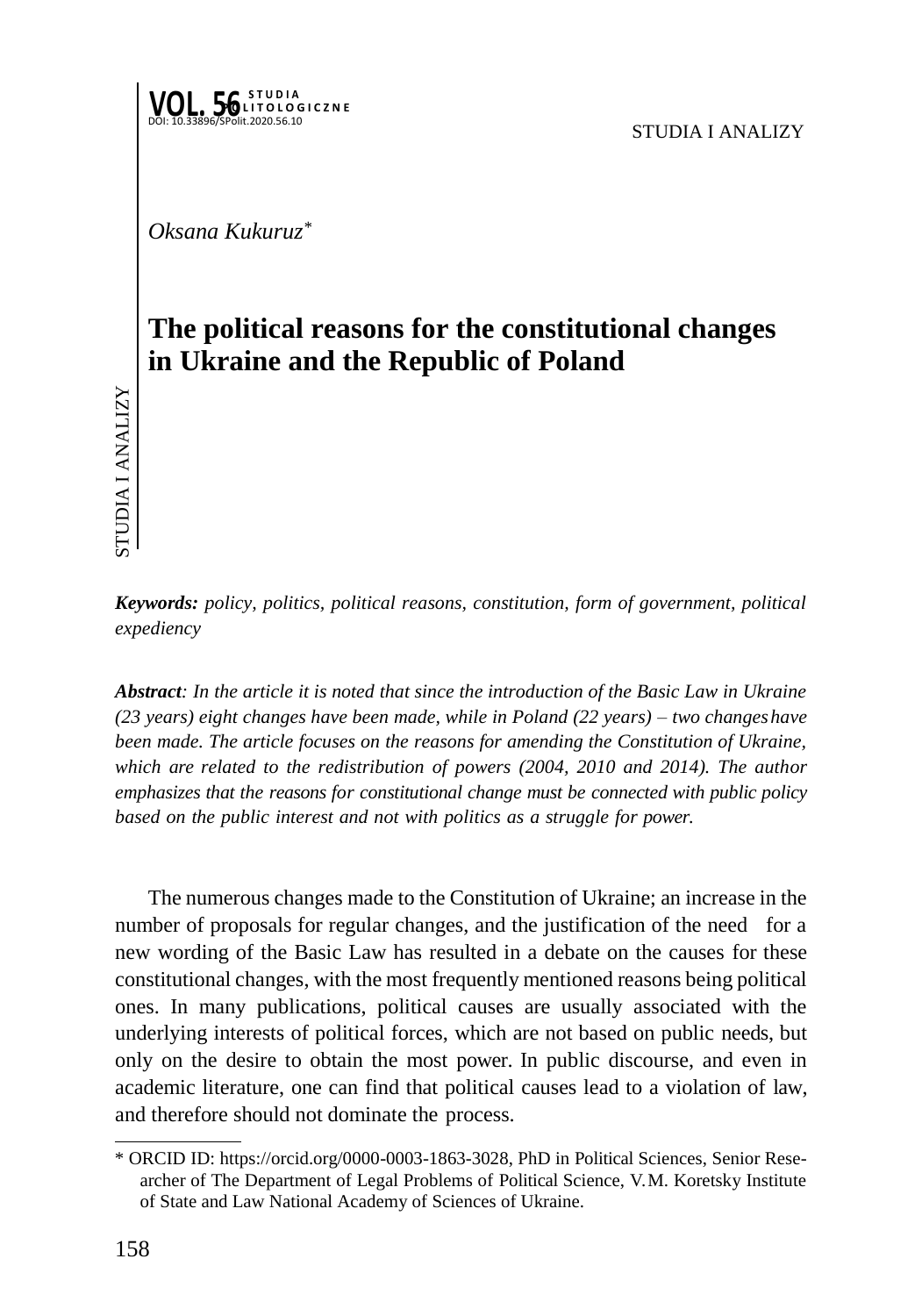In order to study this issue in more depth, we will use a case study: the experience of another country, the Republic of Poland. This country, like Ukraine, has embarked on a democratic path since regaining its independence in the late the 1980's. The basic laws were adopted at about the same time: the Constitution of Ukraine in 1996 and the Constitution of the Republic of Poland in 1997.

The goals of this study are: to understand the category of 'political'; to analyse the amendments made to the Constitution of Ukraine and to the Constitution of the Republic of Poland and their main reasons; to disclose the essence of the political reasons for amending of the basic law. The hypothesis of this study is the statement that amending the constitution for political reasons are often for subjective or non-legal reasons and they may have other than positive results.

The adjective 'political' means: one that is "based on policy, related to policy, policy issues, policy implementation", "concerning the issues of state structure, government activities, parties and relations between states". From these definitions it follows that the criterion by which a phenomenon can be called political has a close connection with policy and politics. However, policy and politics are extremely multidimensional phenomena, for which there are hundreds of different definitions. Some focus on values, while others – on process, form, purpose, functions, certain activity and more. For example, policy is defined as the art of managing public affairs, reconciling diverse interests in society; politics – as struggle for power and more. While there are several terms used in the English language, there is one term in the Ukrainian and Polish languages to refer to these multifaceted phenomena – політика (ukr.) and polityka (pol.).

H. Colebatch notes that political rivalry, the struggle for attracting supporters (political activity) is denoted by the term 'politics', and the constant balanced choice of the direction of actions in the management of society (strategy) – 'policy' ('public policy')1. The inalienable attributes of policy are authorities, expert knowledge and order. In practice, politics and policy do not have a clear dividing line and are often combined within the same processes.

The desire of a particular political force to receive as much support in society as possible and therefore to maximize its power may hypothetically imply its desire to implement a well-designed program of social development, based on the public interests and strength of the state. We will examine which of the aspects of policy or politics are important for deciding whether to amend the basic laws in Ukraine and Poland.

As of December 31, 2019, the Constitution of Ukraine has been amended eight times. The changes of December 8, 2004 mostly concerned the form of

<sup>1</sup>Г.К. Колбеч, *Політика: основні концепції в суспільних науках*, О. Дем'янчук (trans. from English), Kyiv 2004, p. 25, 82.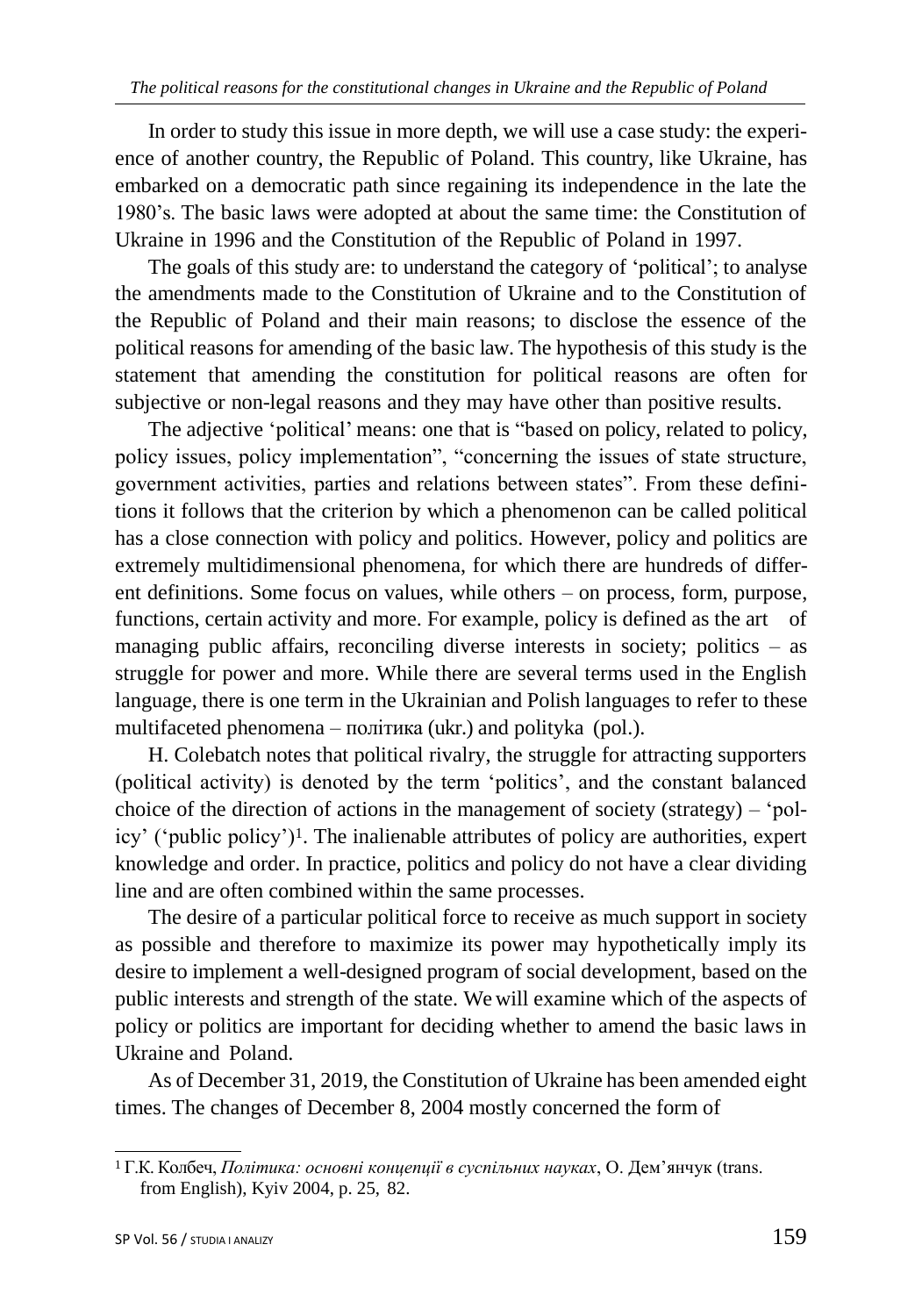the government; September 30, 2010 (Decision of the Constitutional Court of Ukraine) – also the form of the government; February 1, 2011 – the terms of office for village, settlement, city, district, oblast councils, Verkhovna Rada of Ukraine; September 19, 2013 – the powers of the Accounting Chamber; Febru- ary 21, 2014 – again the form of the government; June 2, 2016 – the prosecutor's office, justice, Constitutional Court of Ukraine; February 7, 2019 – the strategic course of the state; September 3, 2019 – the inviolability of the People's Deputies of Ukraine.

From the above-mentioned changes, we will make a more detailed consideration of those that are related to politics. These are the changes in the form of the government that took place in 2004, 2010 and 2014. The first amendments to the Constitution of Ukraine were made eight years after its adoption. The reasons for these changes are termed political, is first of all, because of the conditions and the way they were adopted.

The main driver of the development and adoption of these changes was the 2004 presidential election. The advisors of the current President of Ukraine at that time L. Kuchma, anticipating that their candidate V. Yanukovych could lose the election to the opposition candidate V.Yushchenko, prepared changes that reduced the scope of presidential authority. When after the second round of the presidential election, where due to numerous violations and fraud, the pro-presidential candidate V. Yanukovych ostensibly won, there were large scale protests against the victory of V. Yushchenko in particular, and in general against the political situation. These events have become to be known as the Orange Revolution.

Since the current legislation did not provide ways to overcome this situation, the resolution required lengthy negotiations between the parties to the conflict before a political compromise could be reached. The political forces that supported V. Yanukovych agreed to a re-vote, the so-called 'third round of the presidential election' in exchange for amending the Constitution of Ukraine on the redistribution of powers between state authorities. Under these conditions, the Law of Ukraine "On Amendments to the Constitution of Ukraine" No. 2222–IV of December 8, 2004 appeared.

Changes were made to 15 articles, most of which were in the section, Verkhovna Rada of Ukraine. The Parliament was given more powers, which led to a change in the form of government from presidential-parliamentary to parliamentary-presidential. Among other things, the concept of a 'coalition of deputy factions' was introduced into the Basic Law, and the electoral system was changed from mixed to proportional.

The statement that the causes of the first constitutional changes were political is based on the following characteristics: the law, "embodied numerous politi- cal arrangements and compromises between the current 'old' and 'new' political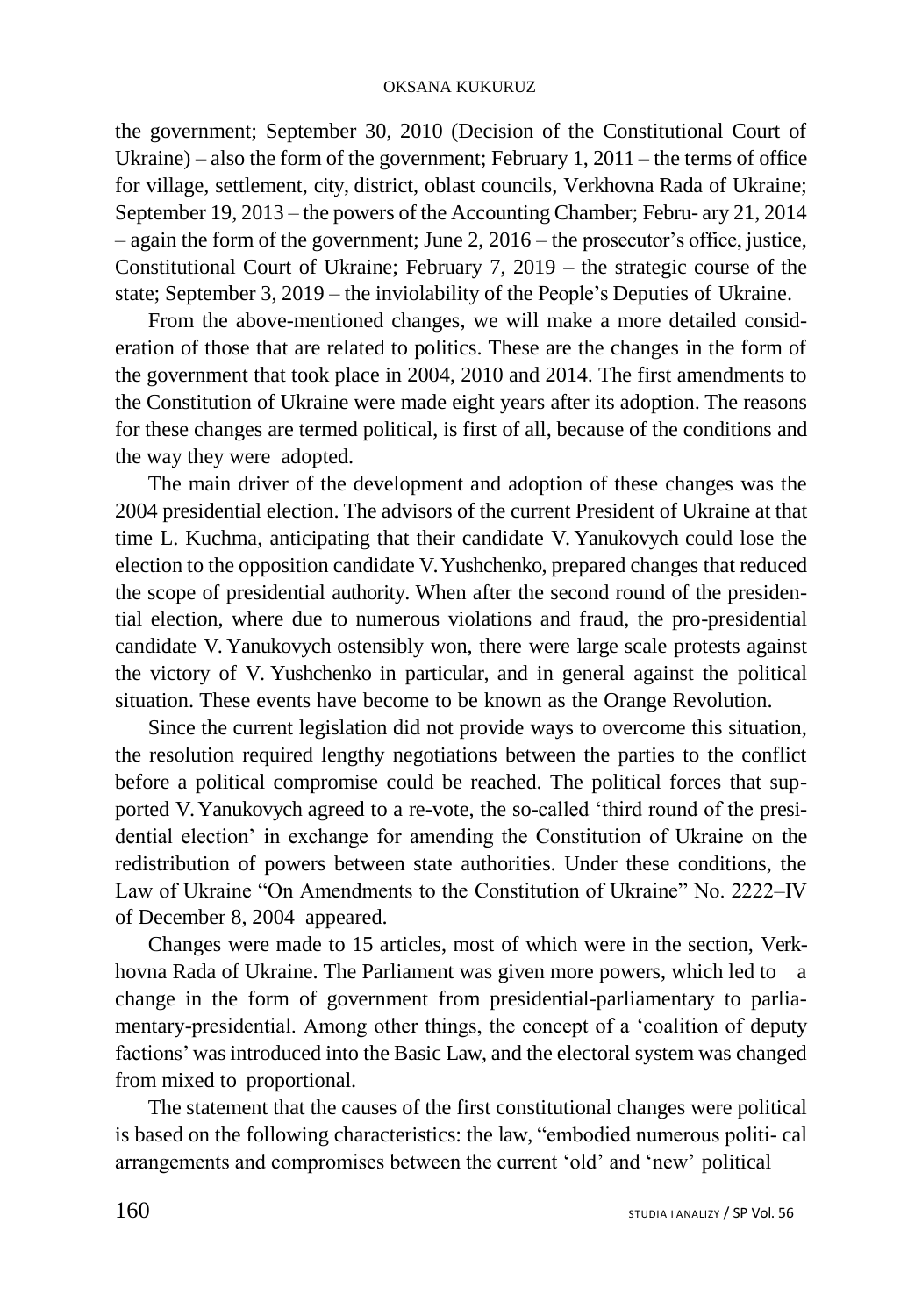elites"2, "amendments to the Constitution of Ukraine were already used as an instrument of political struggle"3, "constitutional changes emerged as the result of numerous political compromises, for which the observance of the rule of law, legal technique and procedure for amending the Constitution of Ukraine were not essential"<sup>4</sup> .

Ukrainian and foreign experts noted the violations in the adoption of the law by which amendments to the Constitution of Ukraine were made. In particular, it was stated by the National Commission for the Strengthening of Democracy and the Rule of Law, the European Commission for Democracy through Law (Venice Commission), the Parliamentary Assembly of the Council of Europe (PACE). The experts reported as clear violations: the not non-submission of the final text of the bill, which was voted on to the Constitutional Court of Ukraine; voting for this bill together with other legal acts (the so-called 'batch voting').

In 2007, three years after the amendment of the Constitution of Ukraine, 102 people's deputies appealed to the Constitutional Court of Ukraine to declare the law unconstitutional, but it refused to open constitutional proceedings, citing, inter alia, "non-jurisdiction of the issues raised in the constitutional submission to the Constitutional Court of Ukraine"5. Although the essence of the constitutional changes – increasing the powers of parliament – were positively received by experts, the way these changes were made usually caused a negative reaction, or silence due to 'political expediency'.

The political situation and political expediency changed in connection with the results of the next presidential election, which was won by V. Yanukovych, whose advisors supported authoritarian rule. The President and his entourage were not satisfied with the parliamentary-presidential form of government, they needed more powers for the presidency. Therefore, in 2010, 252 people's deputies argued that the constitutional changes of 2004 had been made with some violations, and applied to the Constitutional Court of Ukraine with a corresponding submission.

<sup>2</sup>Ю.С. Шемшученко (ed.), *Проблеми теорії конституційного права України*, Kyiv 2013, p. 181.

<sup>3</sup>І. Коліушко, Ю. Кириченко, *Проблеми дієвості Конституції України та удоскона- лення її змісту*, [in:] *Конституційна реформа: збірник матеріалів Центру політикоправових реформ за 2007–2013 роки*, І.Б. Коліушко (ed.), Kyiv 2013, p. 12[, https://www.](http://www/) pravo.org.ua/img/books/files/1458305177constitutional\_reform\_b.pdf (15.11.2019).

<sup>4</sup>Ibidem, p. 13.

<sup>5</sup>*Ухвала Конституційного Суду України про відмову у відкритті конституційного провадження у справі за конституційним поданням 102 народних депутатів України щодо відповідності Конституції України (конституційності) Закону України «Про внесення змін до Конституції України», Закону України «Про внесення зміни до розділу IV «Прикінцеві та перехідні положення» Закону України «Про Конституційний Суд України» від 5 лютого 2008 року № 6-у/2008*, https://zakon.rada.gov.ua/laws/show/ va06u710-08 (17.11.2019).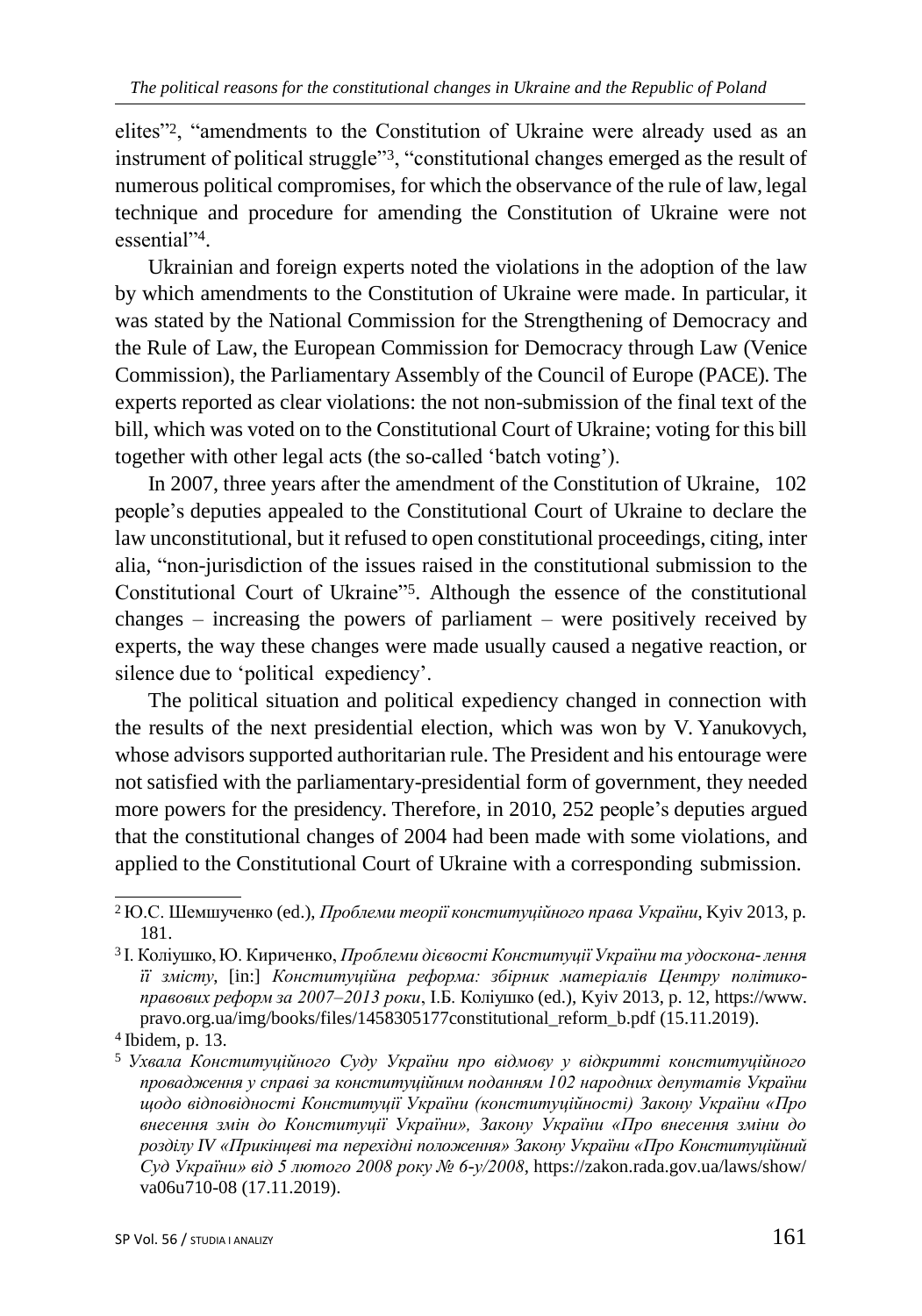This time, the submission was considered and the Law of Ukraine "On Amendments to the Constitution of Ukraine" of December 8, 2004 No. 2222-IV was declared unconstitutional, on the grounds that it was a violation of the constitutional procedures for its consideration and adoption6.

In the opinion of I. Koliushko and Ya. Zhurba, the decision on the unconstitutionality of the amended provisions six years after the adoption of these changes and two years after the decision to refuse to open proceedings in this case *–* could indicate that the Constitutional Court of Ukraine acknowledged that,

throughout the course of the new version of the Basic Law, it provided not the rule of the Constitution, but the rule of lawlessness.<sup>7</sup>

The question of the legitimacy of these past actions, as well as of the current state institutions, was raised by the Venice Commission. In particular, its opinion on the constitutional situation in Ukraine indicated that,

the president and parliament were elected in accordance with constitutional norms that are no longer recognized as valid. Following this decision, the President of Ukraine had much more power than voters could have predicted when he was elected.<sup>8</sup>

Amendments to the Constitution of Ukraine, which were actually implemented by the Constitutional Court of Ukraine, returned Ukraine to the presidential-parliamentary form of government, mixed electoral system, etc. In this regard, a number of changes were made to the legal acts that regulate the relations concerning the way authorities are elected and the separation of powers.

However, after three years of the state functioning on the basis of this wording of the Basic Law, on February 21, 2014, the Verkhovna Rada of Ukraine adopted the Law of Ukraine, "On renewal of certain provisions of the Constitution of Ukraine"9. On February 22, 2014, Parliament adopted the Resolution of the

<sup>6</sup>*Рішення Конституційного Суду України у справі за конституційним подан- ням 252 народних депутатів України щодо відповідності Конституції України (конституційності) Закону України «Про внесення змін до Конституції України» від 8 грудня 2004 року № 2222-IV (справа про додержання процедури внесення змін до Конституції України) від 30 вересня 2010 року № 20-рп/2010*, https://zakon.rada. gov.ua/laws/show/v020p710-10 (19.11.2019).

<sup>7</sup>І. Коліушко, Я. Журба, *Конституціоналізм чи знущання над Конституцією*, [in:] І.Б. Коліушко (ed.), *Конституційна реформа: збірник матеріалів Центру політикоправових реформ за 2007–2013 роки*, Kyiv 2013, p. 34, [https://www.pravo.org.ua/img/](http://www.pravo.org.ua/img/) books/files/1458305177constitutional\_reform\_b.pdf (21.11.2019).

<sup>8</sup>*Висновок «Про конституційну ситуацію в Україні» № 994\_a36 від 17.12.2010 р.*  Європейська Комісія за демократію через право (Венеціанська комісія), https://zakon. rada.gov.ua/laws/show/994\_a36 (22.11.2019).

<sup>9</sup>*Закон України «Про відновлення дії окремих положень Конституції України» № 742-VII від 21.02.2014 р.*, https://zakon.rada.gov.ua/laws/show/742-18#n2 (24.11.2019).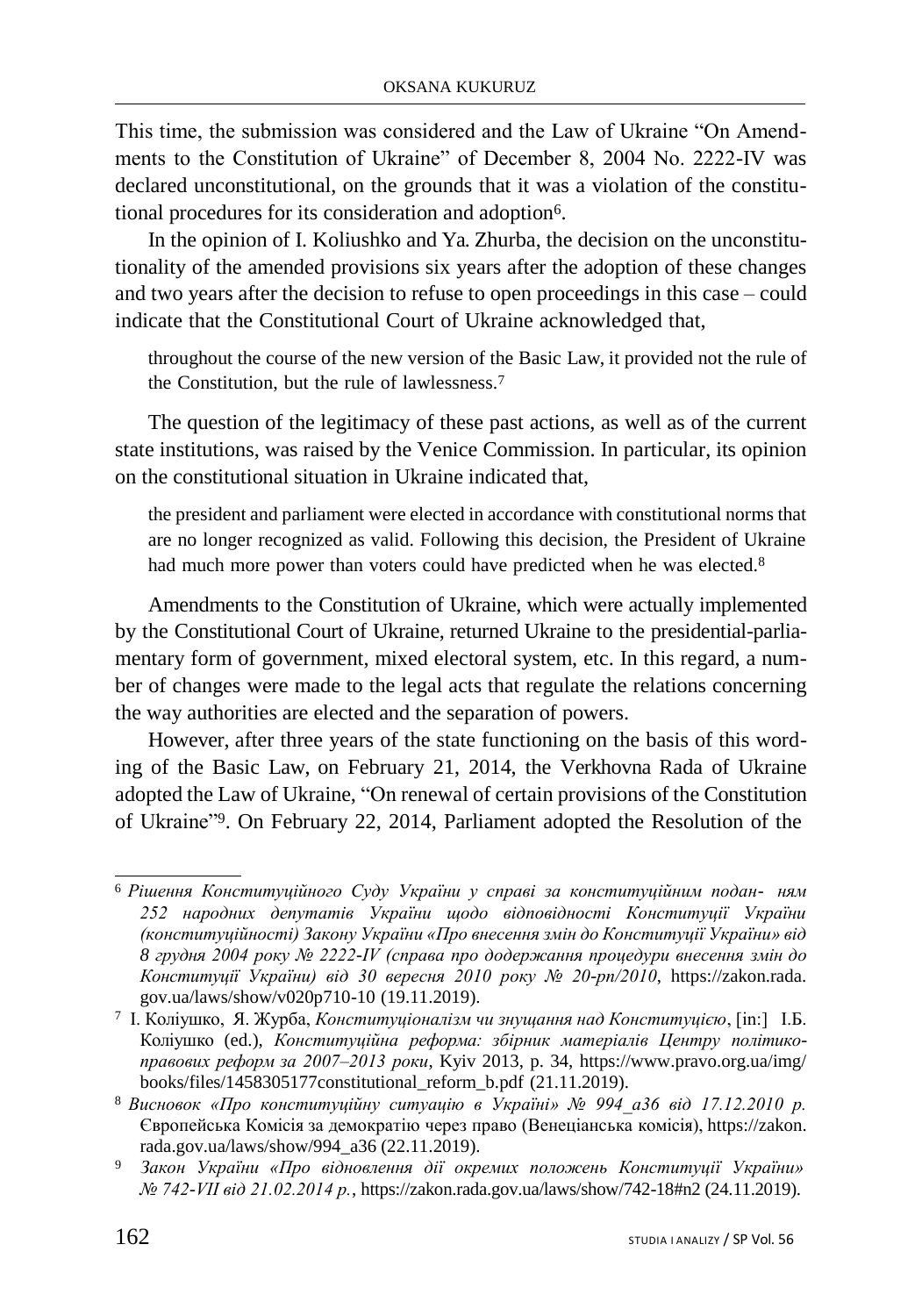Verkhovna Rada of Ukraine No. 750-VII10, which states that, "provisions of the Constitution of Ukraine adopted at the fifth session of the Verkhovna Rada of Ukraine on June 28, 1996, as amended by the Laws of Ukraine of December 8, 2004 No. 2222-IV, of February 1, 2011 No. 2952-VI, of September 19, 2013 No. 586-VII" are valid in the territory of Ukraine. It was noted that the Resolu- tion was effective from the date of its adoption and until the Law of Ukraine, "On renewal of certain provisions of the Constitution of Ukraine" of February 21, 2014 No. 742-VII entered into force.

Analyzing the constitutional changes from a legal point of view, O. Yushchyk noted, "the illegal nature of the Resolution, which was to temporarily replace the given law"11. The law was described by a researcher as follows:

Unique, from a legal point of view, document! The Verkhovna Rada of Ukraine decides to declare actual those provisions of the Constitution, which were introduced by the Verkhovna Rada of Ukraine in 2004 in an unconstitutional way.<sup>12</sup>

Of course, one must remember in what political situation these legal acts were adopted. The afore-mentioned law and resolution appeared in the context of the Revolution of Dignity. This was a most difficult period for Ukraine, when among all the higher state authorities, to which there was at least some confidence, was parliament. It is difficult to predict what the consequences of the political confrontation in Ukraine could have been if it were not for the swift decisions of MP's to adopt a number of legal acts. The changes to the Basic Law were justified by political expediency.

Based on the etymological meaning of the words, political expediency means practically useful, rational decisions and activities of the authorities subordinate to the goal13. The aim at this time was to stabilize the situation in the country and prevent the representatives of the previous government from ruling the state. However, in the 'Ukrainian politicum', political expediency is often the justification for any unexpected decisions and actions of the authorities, including those that violate the current legislation. According to Yu. Shemshuchenko,

<sup>10</sup>*Постанова Верховної Ради України «Про текст Конституції України в редакції 28 червня 1996 року, із змінами і доповненнями, внесеними законами України від 8 грудня 2004 року № 2222-IV, від 1 лютого 2011 року № 2952-VI, від 19 вересня 2013 року № 586-VII» № 750-VII від 22.02.2014 р.*, https://zakon.rada.gov.ua/laws/show/750-18 (26.11.2019).

<sup>11</sup>О. Ющик, *Конституція України і політика: до питання критерію істинності*, «Судова апеляція» 2019, № 2 (55), p. 33.

<sup>&</sup>lt;sup>12</sup> Ibidem, p. 32.

<sup>13</sup>О.В. Кукуруз, *Політична доцільність як складова державотворення і правотворення в Україні*, [in:] *Проблеми державотворення і правотворення в умовах модернізації України*, матеріали Всеукраїнської наук. конф. молодих вчених, присвяченої 20-й річниці незалежності України (Kyiv, June 16, 2011), Kyiv 2011, p. 23.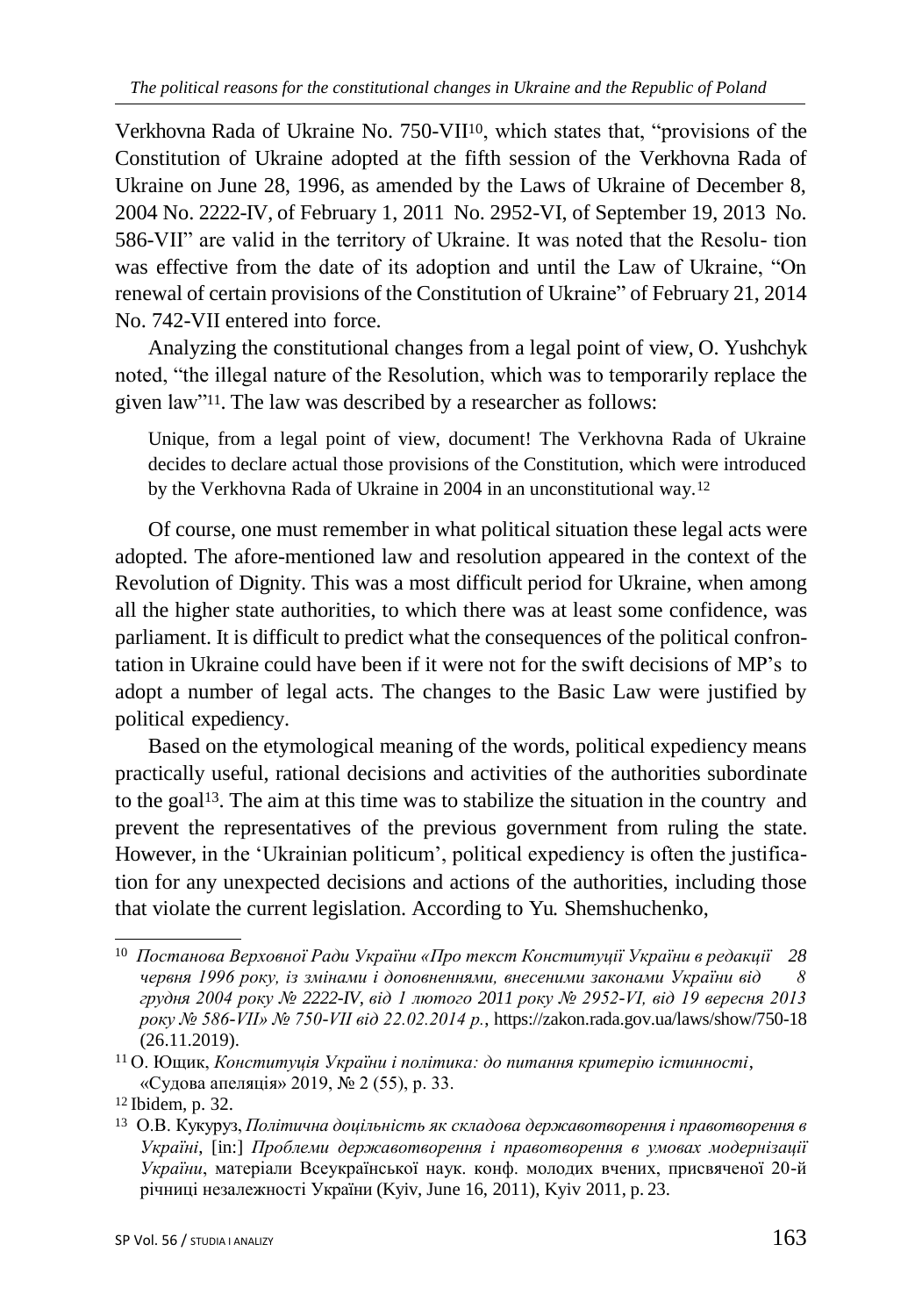considerations of political and other expediency are not grounds for the adoption of a law with violation of the relevant procedure, not in accordance to the current Constitution of Ukraine, etc.<sup>14</sup>

Amendments to the Constitution of Ukraine in 2014 changed the form of government from presidential-parliamentary to parliamentary-presidential. However, this time the people's deputies did not take care to harmonize the other legal acts with the Basic Law. As a result, in the Constitution of Ukraine the parliamentarypresidential form of government was fixed, and in other legal acts the norms that corresponded to the presidential-parliamentary form of government remained in force. The most striking illustration of this were the problems associated with the activities of the parliamentary majority.

In the Constitution of Ukraine, Article 83 was set out in the 2004 Constitution, according to which a coalition government is formed from the different factions of deputies on the basis of the election results and on the basis of coordination of political positions in parliament. The parliamentary majority had many powers under the parliamentary-presidential form of government. However, the deputies, despite returning to this form of government, did not restore the section on a coalition of deputy factions to the Law of Ukraine «On the Regulations of the Verkhovna Rada of Ukraine». Due to the lack of legal regulation concerning the formation, activity and termination of a coalition of deputy factions, during almost the entire cadence of the Verkhovna Rada of Ukraine of the VIII convocation, the following issues were urgent: "Is there a coalition of deputy factions?", "What is the procedure for formation and termination of a coalition ofdeputy factions?"15.

In addition, once again although the parliamentary-presidential form of government was enshrined in the Constitution of Ukraine, the deputies didnot return the proportional electoral system with which it was agreed. As a result of the use of the mixed electoral system, in addition to the factions, there were also majoritarian MP's. This then raised the question: "How can individual MPs join the parliamentary majority if, according to the restored Constitution of Ukraine, it can only consist of factions?"16 The different forms of government and electoral

<sup>14</sup>Ю.С. Шемшученко, *Що є право?* [in:] Ю.С. Шемшученко (ed.), *Антологія української юридичної думки*. В 10 т., Kyiv 2005, p. 34.

<sup>15</sup> See О.В. Кукуруз, *Особливості створення і припинення діяльності коаліції депутатських фракцій у Верховній Раді України VIII скликання*, [in:] В.І. Бортніков, Я.Б. Ярош (eds.), *V Всеукраїнські політологічні читання імені професора Богдана Яроша*, зб. наук. пр., Lutsk 2016, pp. 102**–**110.

<sup>16</sup>See О.В. Кукуруз, *Правові форми діяльності політичних партій у Верховній Раді України*, [in:] *Конституційний полілог. 20 років Конституції України: суспільство і влада в конституційному процесі*, Збірка тез міжнародної науково-практичної конференції. Kyiv 2016, pp. 281–289.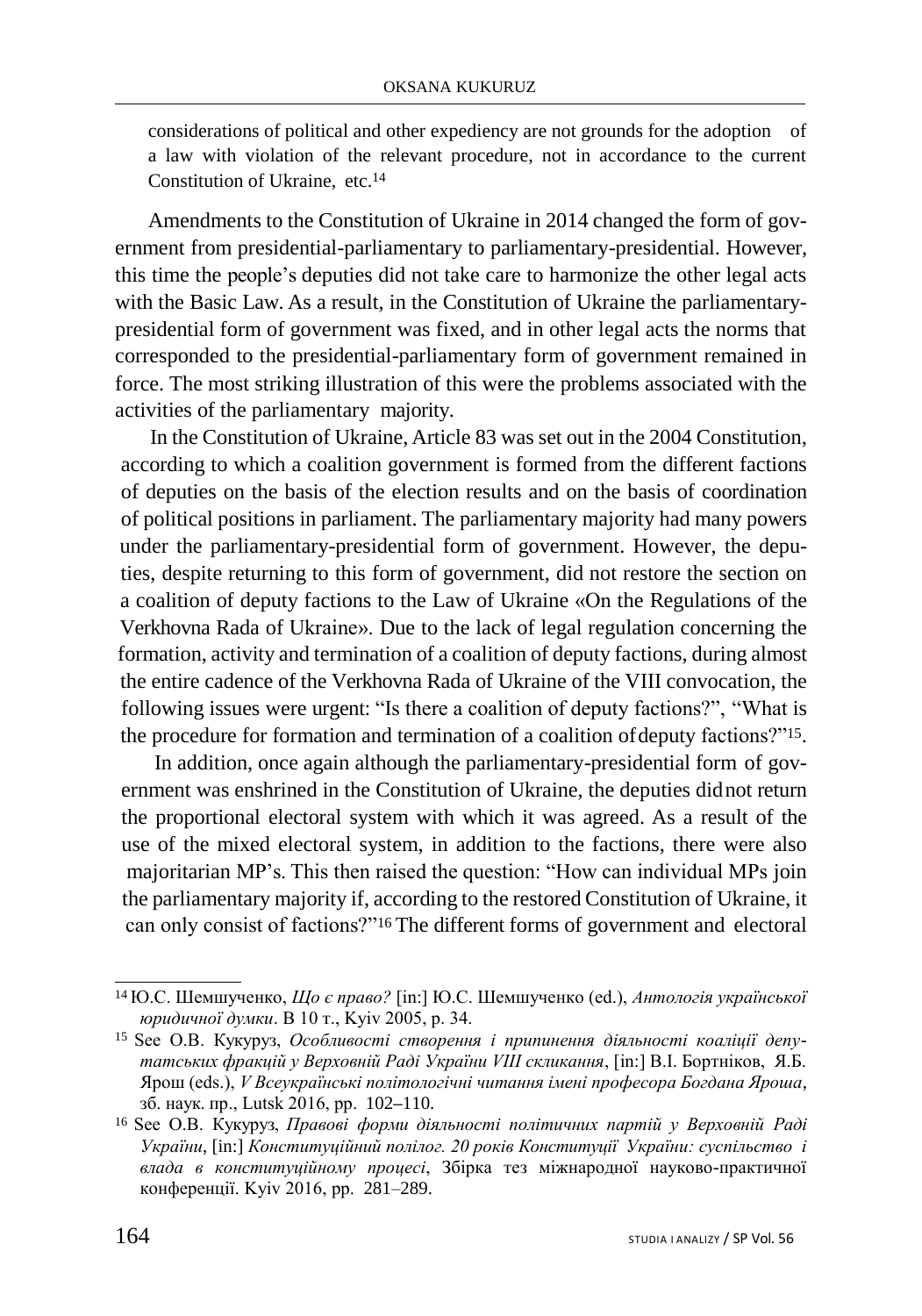systems could be reconciled, and the problem was that the existing legislation had not been amended it to regulate the above-mentioned issues.

It should be noted that the academic community responds to the quality and quantity of constitutional changes in Ukraine, indentifying for the authorities the shortcomings and consequences of certain changes. In particular, A. Kolodiy emphasizes that,

arbitrary transitions from one version of the Constitution to another undermined the legitimacy of the Basic Law and its ability to create a sound basis for the legal order and institutional stability in the state.<sup>17</sup>

While, V. Shapoval compares the situation of constitutional theory and the practice of constitutional rulemaking with a game of football, "that almost everyone considers themselves capable of playing"18. The researcher notes that by ignoring the achievements of the theory of constitutionalism in law-making.

The area of constitutional law is often held hostage to politics that is not in line with the objective public interest, but is manifestation of group or even individual interests.<sup>19</sup>

O. Yushchyk reminds us, that a, "constitution is a strategic law of the state, so its changes should not depend on the whims of certain politicians"20. He points out that in Ukraine, "constitutional legality is manipulated for the sake of their narrow party expediency, in spite of public expediency"<sup>21</sup>. The negative role of lawyers in these processes, including the Constitutional Court of Ukraine, is not overlooked by the researcher. O. Yushchyk believes that the Constitution, and forming an attitude to it, and the reasons the changes made to it, are criteria on the basis of which it is necessary to assess the genuineness of policy and politicians.

Increasingly, researchers have identified the ambiguous role of the constitutional court in the struggle for power between the branches of power. J. Zaleśny points to the dependence of decisions of constitutional courts on the alignment of political forces in power and the current short-term interests of politicians. The researcher notes the ability of modern constitutional courts to create legisla-

<sup>17</sup>А. Колодій, *Проблема вибору форми державного правління в Україні (в контексті конституційної реформи)*, «Наукові записки Інституту політичних і етнонаціональних досліджень ім. І.Ф. Кураса НАН України» 2016, *Issues* 3–4 (83–84), p. 189.

<sup>18</sup>В. Шаповал, *Феномен Конституції у контексті вітчизняної політико-правової «міфології»*, «Дзеркало тижня» 2008, 8 серпня, https://dt.ua/POLITICS/fenomen\_

konstitutsiyi\_u\_konteksti\_vitchiznyanoyi\_politiko-pravovoyi\_mifologiyi.html (1.12.2019). <sup>19</sup>В.М. Шаповал, *Феномен конституційного права*, монографія, Kyiv 2017, p. 5.

<sup>&</sup>lt;sup>20</sup> О. Ющик, Конституція як критерій істинної політики, "Голос України" 2019,

<sup>20</sup> червня[, http://www.golos.com.ua/documents/ku200619.pdf](http://www.golos.com.ua/documents/ku200619.pdf) (5.12.2019).

<sup>21</sup>Ibidem.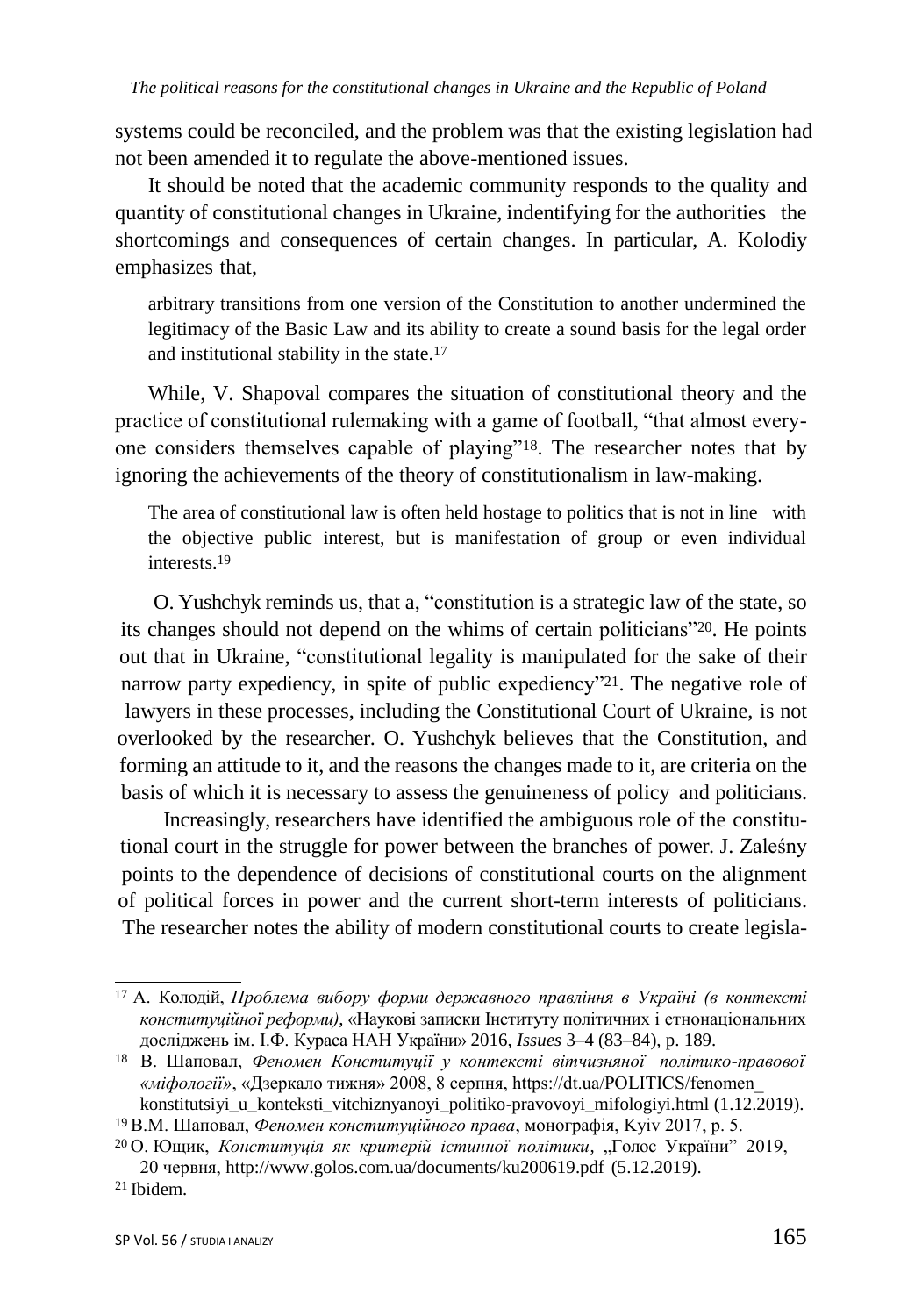tion that is actually within the competence of parliament<sup>22</sup>. In fact, instead of securing the separation of powers enshrined in the Basic Law, the constitutional courts sometimes even violate it. Comparing the activity of constitutional courts in post-Soviet countries, including Ukraine, J. Zaleśny and V.Chirkin conclude that,

as an element of the system of public authorities, they depend on the processes taking place throughout the system, including the primacy of political decisions over those, which are shared by key players of power relations.<sup>23</sup>

O. Fisun states that the constitutions and constitutional law of the post-Soviet countries are an agreement between certain political forces.

The balance is disturbed when, for some actors, the benefits from changing the rules of the game begin to exceed the costs required for such changes, at which point they begin to manipulate the constitution and laws.<sup>24</sup>

In Ukraine neopatrimonialism had been established for a long time before the establishing of the democratic regime. This largely explains why certain institutions and processes are significantly different from those taking place in other countries that underwent transformation.

For a deeper understanding of the causes of constitutional changes, let us consider the experience of the Republic of Poland. As of December 31, 2019, the Constitution of the Republic of Poland has only been amended twice. The first time, it concerned allowing the extradition of Polish citizens in certain situations25, the second *–* prohibited a person sentenced to imprisonment for an intended crime to be elected to the Sejm or the Senate26.

The first of the above-mentioned changes was necessary to harmonize Polish law and European Union law. It is worth noting that the authors of the Polish Constitution in 1997 generally took Poland's strategic policy into account. In particular, in Article 90 (1) they stated: "The Republic of Poland may, by virtue of international agreements, delegate to an international organization or international

<sup>22</sup>Я. Залесны, *Защита доминирующей роли конституции и разделение власти – спор о методах создания права в современных государствах*, «Studia Politologiczne» 2018, Vol. 48, p. 80.

<sup>23</sup>J. Zaleśny, V. Chirkin, *Constitutional Justice in the Post-Soviet States. A Comparative Analysis*, [in:] J. Zaleśny (ed.), *Constitutional Courts in Post-Soviet States: Between the Model of a State of Law and Its Local Application*, Peter Lang, Frankfurt am Main 2019, p. 600.

<sup>24</sup>O. Fisun, *Ukrainian Constitutional Politics: Neopatrimonialism, Rent-seeking, and Regime Change*, [in:] H.E. Hale, R.W. Orttung (eds.), *Beyond the Euromaidan: Comparative Perspectives on Advancing Reform in Ukraine*, Stanford California 2016, p. 105.

<sup>25</sup>*Ustawa o zmianie Konstytucji Rzeczypospolitej Polskiej z dnia 8 września 2006 r.*, Dz. U. z 2006 r. Nr 200, poz. 1471.

<sup>26</sup>*Ustawa o zmianie Konstytucji Rzeczypospolitej Polskiej z dnia 7 maja 2009 r.*, Dz. U. z 2009 r. Nr 114, poz. 946.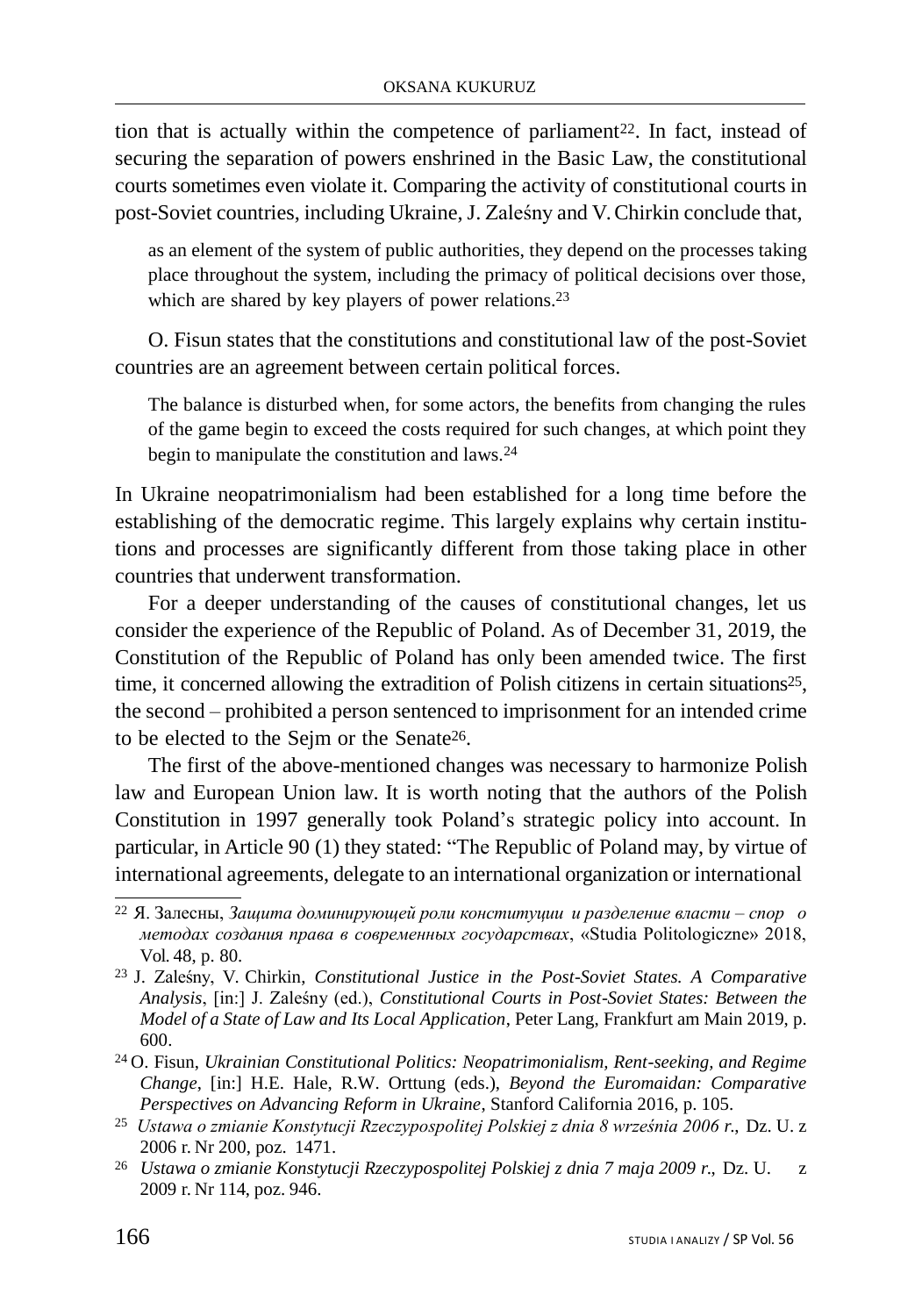institution the competence of organs of State authority in relation to certain matters". So after Poland became a NATO member (1999) and the European Union (2004), the Constitution did not require significant changes.

It should be noted that there have been quite a few draft laws registered with the Sejm III*–*VIII cadences. In particular, during the III cadence of the Sejm (1997*–*2001) two bills were submitted, IV (2001–2005) – none, V (2005–2007)  $-$  seven, VI (2007–2011) – seven<sup>27</sup>, VII (2011–2015) – three<sup>28</sup>, VIII (2015–2019) – one29. Therefore, out of the 20 draft laws amending the Constitution of the Republic of Poland, as stated above, only two were adopted.

It can be assumed that the large number of amendments made to the Ukrainian Constitution and insignificant changes to the Polish Constitution were caused by the conditions provided for the amendment of these Basic Laws. According to the Constitution of the Republic of Poland, a draft law to amend the Constitution may be tabled by at least 1/5 the statutory number of deputies, the Senate or the President of the Republic of Poland (Article 235 (1)). If the bill to amend the Constitution is to be adopted by the Sejm, it requires a majority of at least 2/3 of the votes in the presence of at least half of the statutory number of deputies, and a vote in the Senate by an absolute majority of votes in the presence of at least half of the statutory number of senators (Article 235 (4)).

More complex requirements are envisaged for the amendment of the provisions contained in three chapters: "The Republic" (Chapter I); "The Freedoms, Rights and Obligations of Persons and Citizens" (Chapter II); "Amending the Constitution" (Chapter XII).

According to the Constitution of Ukraine, a bill on amendments to the Constitution of Ukraine may be submitted to the Verkhovna Rada of Ukraine by the President of Ukraine or at least 1/3 of the People's Deputies of Ukraine from the constitutional composition of the Verkhovna Rada of Ukraine (Article 154). The bill on amendments to the Constitution of Ukraine, if previously approved by majority of the constitutional composition of the Verkhovna Rada of Ukraine, shall be considered adopted if at the next regular session of the Verkhovna Rada

<sup>27</sup>R. Stawicki, *Zmiany Konstytucji Rzeczypospolitej Polskiej w latach 1997–2011 w świetle projektów ustaw oraz uchwalonych nowelizacji*, Warszawa 2011, pp. 3, 5, 8.

<sup>28</sup>*Poselski projekt ustawy o zmianie Konstytucji Rzeczypospolitej Polskiej* (druk sejmowy nr 1646), <http://sejm.gov.pl/sejm7.nsf/PrzebiegProc.xsp?nr=1646> (8.12.2019); *Poselski projekt ustawy o zmianie Konstytucji Rzeczypospolitej Polskiej* (druk sejmowy nr 2374), <http://www.sejm.gov.pl/Sejm7.nsf/druk.xsp?nr=2374> (9.12.2019); *Przedstawiony przez Prezydenta Rzeczypospolitej Polskiej projekt ustawy o zmianie Konstytucji Rzeczypospolitej Polskiej* (druk sejmowy nr 3424), [http://www.sejm.gov.pl/Sejm7.nsf/PrzebiegProc.](http://www.sejm.gov.pl/Sejm7.nsf/PrzebiegProc) xsp?nr=3424 (10.12.2019).

<sup>29</sup>*Poselski projekt ustawy o zmianie Konstytucji RP* (druk sejmowy nr 166), http://www.sejm. gov.pl/Sejm8.nsf/PrzebiegProc.xsp?nr=166 (12.12.2019).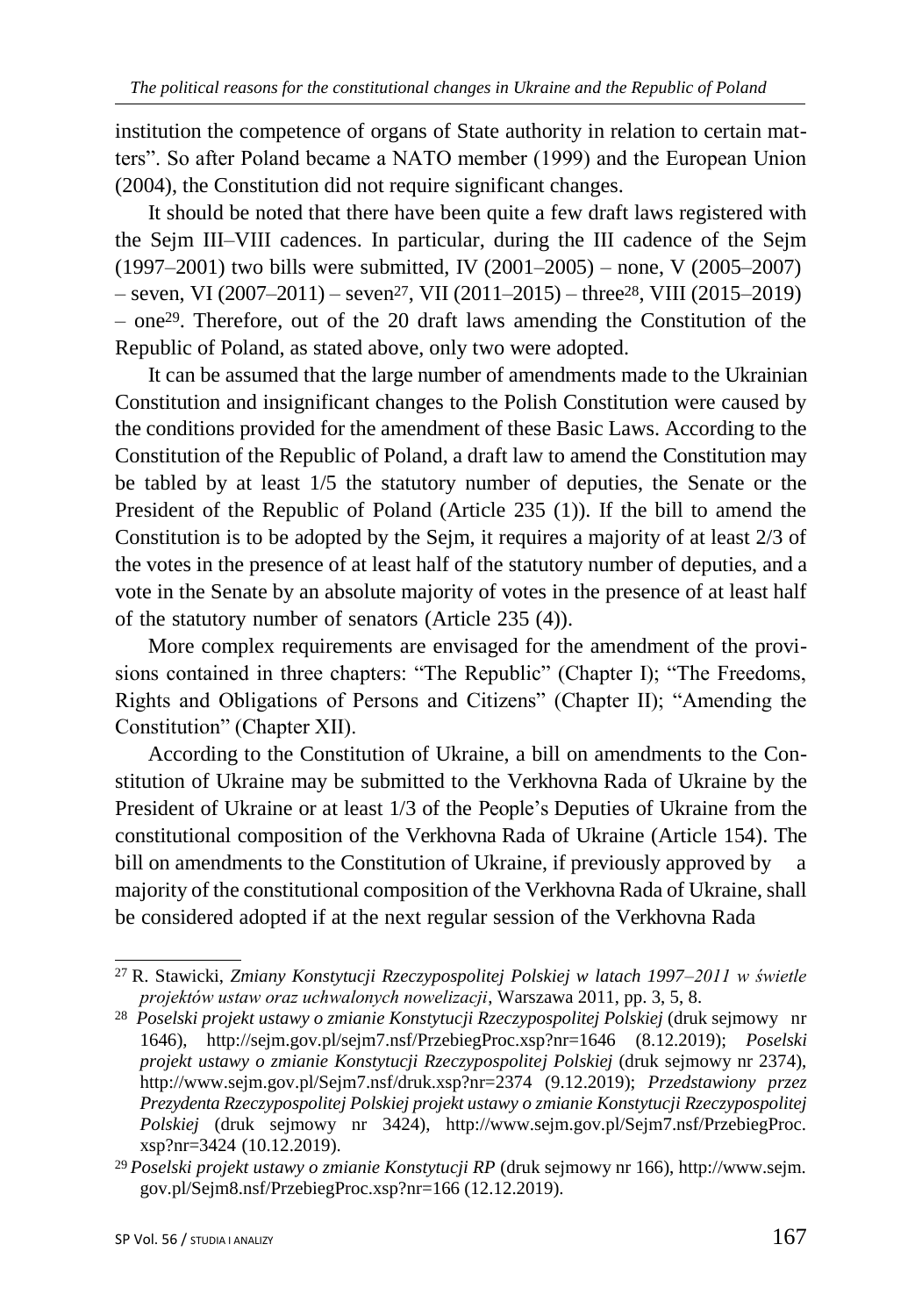of Ukraine no less than 2/3 of the constitutional composition of the Verkhovna Rada of Ukraine has voted (Article 155).

As in Poland, there are special requirements for the provisions contained in certain chapters. In particular, these are: "General Principles" (Chapter I); "Election. Referendum" (Chapter III), "Introducing Amendments to the Constitution of Ukraine" (Chapter XIII). A significant difference between the formal conditions for changing the constitution in Ukraine and the Republic of Poland is the presence in the latter the second chamber of parliament, which serves as a barrier to rapid change.

However, in addition to formal requirements, other factors are important.

T. Słomka names three factors that contribute to the stability of the Basic Law in Poland – procedural, political and practical.

- 1. The procedure for amending the Constitution of the Republic of Poland implies the agreement of the majority of parliamentary factions on the necessary changes.
- 2. Political forces in their manifestos usually state their position on the desired form of government, the constitutional status of higher state authorities, the status of parliamentarians, etc. Such provisions are a political identification and therefore deputies reluctant to compromise.
- 3. Practice, especially decisions of the Constitutional Tribunal, are able to adapt constitutional provisions to new political, social and economic conditions, without changing the provisions of the Basic Law<sup>30</sup>.

I. Malajny suggests that the frequency of constitutional changes depends on five factors.

- 1. The conditions placed on changing the basic law "the more complex it is, the less the number of innovations is".
- 2. The degree of generalization of its formulations "the greater it is, the less frequent the changes are".
- 3. The degree to which the formal constitution coincides with the substantive "the greater the degree is, the less frequent the constitution changes are".
- 4. The activity of the constitutional court in the process of adapting the constitution to real changes – "the greater the activity is, the less the changes in the basic law are required".
- 5. The scope of constitutional regulation "the narrower the scope is, the longer the basic law is"31.

<sup>30</sup>T. Słomka, *Specyfika i złożoność polskiej transformacji ustrojowej*, [in:] S. Sulowski, J. Szymanek (eds.), *Ustrój polityczny państwa: Polska, Europa, świat*, Warszawa 2013, pp. 187–188.

<sup>31</sup>I. Małajny, *Zagadnienie zmiany konstytucji*, [in:] S. Sulowski, J. Szymanek (eds.), *Ustrój polityczny państwa: Polska, Europa, świat*, Warszawa 2013, p. 572.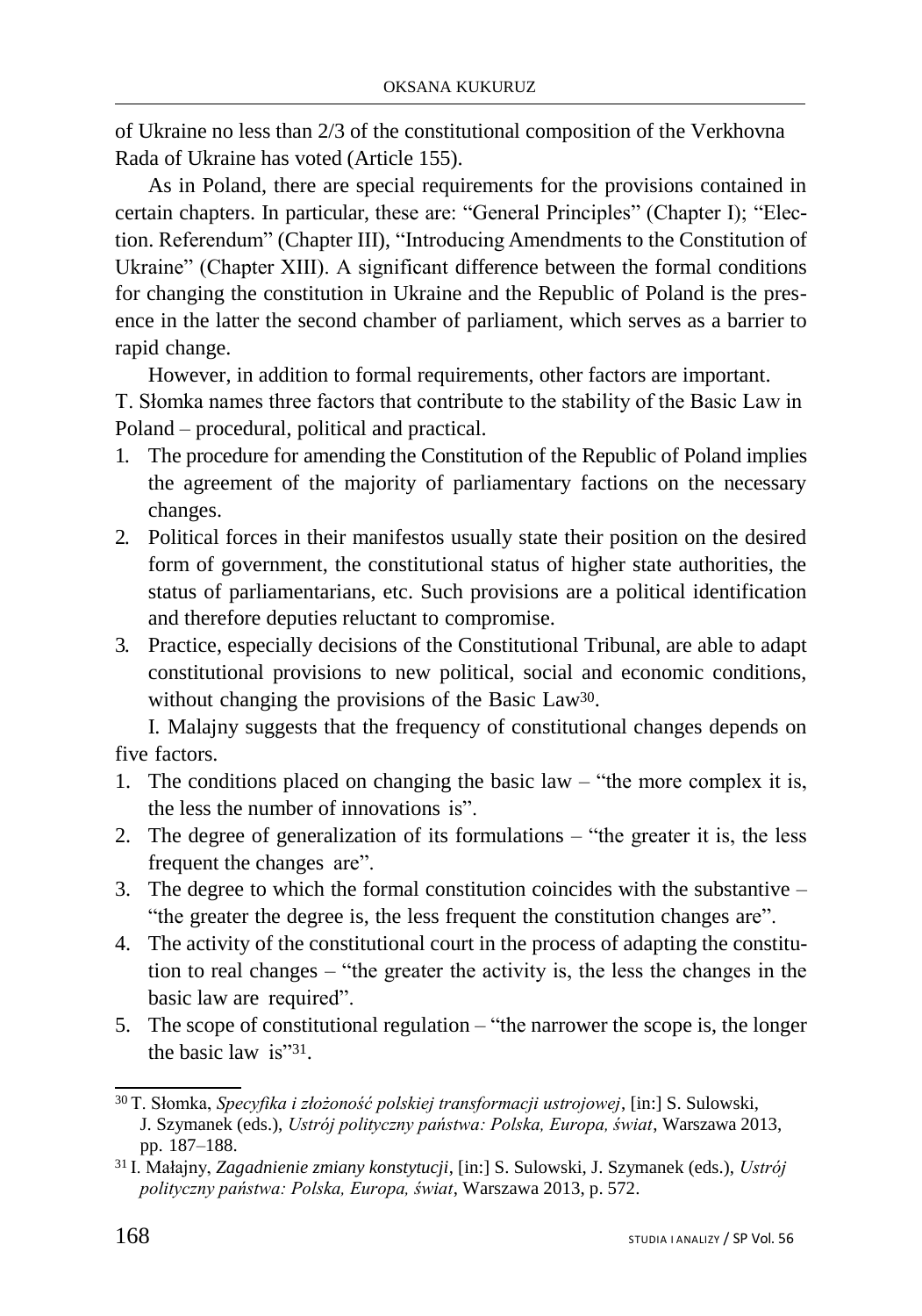In my opinion, these factors are decisive in the context of a high political and legal culture of power and a stable society. Instead, in a period of transformation, when subjective factors dominate over objective factors, even properly formulated constitutional provisions are subject to change.

Thus, during the 23 years of the existence of the Constitution of Ukraine, there have been two forms of government employed interchangeably: 1996–2006 – presidential-parliamentary; 2006–2010 – parliamentary-presidential; 2010–2014 presidential-parliamentary, from 2014 – parliamentary-presidential. The analysis presented above has shown that amendments to the Constitution of Ukraine were introduced in order to gain more powers for one of the two institutions – the President or Parliament, depending on the interests of political forces that were able to influence this process. The biggest problem was that the legal provisions governing relations in the sphere of organization of public authorities activity were not always consistent. Controversial issues that arose after the next hasty constitutional changes undoubtedly diminished the value of the Constitution, since it did not ensure compliance of all other legal acts with the Basic Law.

Various forms of government and electoral systems, experimented with in Ukraine, have shown that they are not the only factors in the formation of a legal state. During the transformation period it all depends on the subjects, who use the forms and systems, and in what way and for what purpose they do it. Therefore, it does not make sense to change the forms and systems every four years. Instead, it is necessary to change human consciousness. Perhaps, given the Ukrainian experience, constitutional provisions regarding the form of government and electoral system should be attributed to those which need special procedures.

In the example of the Republic of Poland the reasons for the amendments made to the Basic Law were not political in the sense of the redistribution of powers between the branches of the state. In contrast, changes to the Constitution appear to reflect the state's desire to resolve issues raised by the wider society and the international community.

Policy is always present in the process of drafting and adopting constitutional changes. However, the reasons for these changes must be related to the public policy, which is based on public interests, and not to politics as a power struggle. One of the important functions of a constitution is to help stabilize a state. Its provisions should reflect strategic state policy not ones based on immediacy.

Based on the etymological meaning of the word 'political' and the essence of the multifaceted phenomena policy and politics, political reasons for amending the basic law do not mean their unequivocal non-conformity with law. The analysis has shown that the political reasons for amending a constitution must be justified by the necessity to alter the constitutional provisions in connection with a change of the strategic public policy in a certain sphere of social relations.